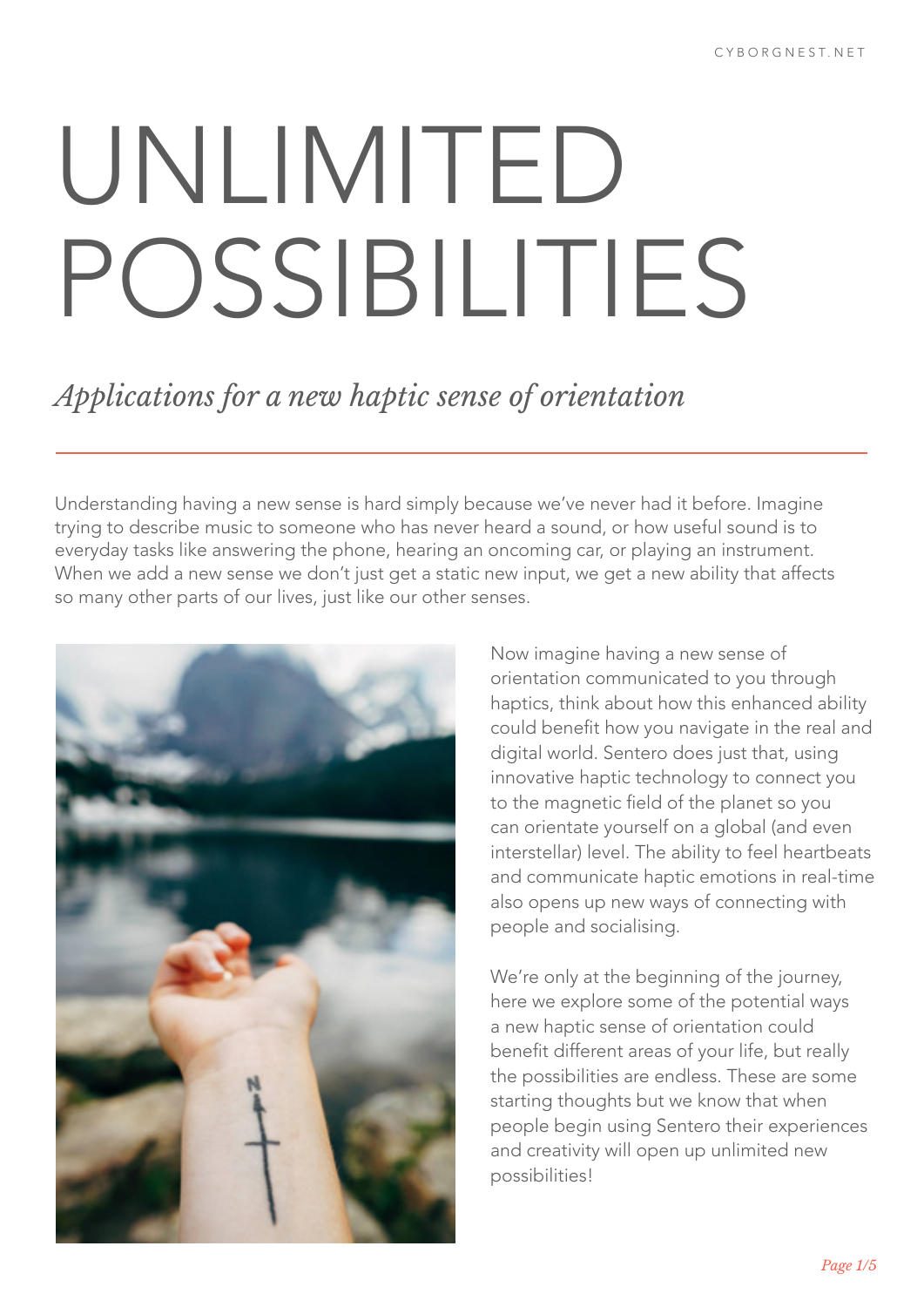# ASSISTIVE HEALTH

Sentero will use sensory enhancement as assistive technology for people with sensory impairments, or who are neurodivergent, who may find it difficult to navigate without the additional help of a carer or navigational device. With Sentero the ability to sense the cardinal directions (north, south) through vibrations will assist them to navigate more easily without having to stop and take out their phone or compass, and haptic connection to loved ones will also promote feelings of safety and wellbeing while doing so.





# VR / AR

VR and AR are amazing new technologies which create awesome experiences, but wearers tend to get disorientated which disrupts the experience - answer - add in a sense of orientation. Connect the real world with the digital through your Sentero, allowing you to navigate virtual spaces while staying grounded.

# GAMING

Like VR, Sentero will highly benefit gaming by enhancing the wearers sense of orientation in the virtual world. Sense targets or important locations in the game so you can navigate to them more easily, and connect to other players or virtual characters using haptic emojis which add to your experience of the storyline. Need to find a Pokemon - sense it!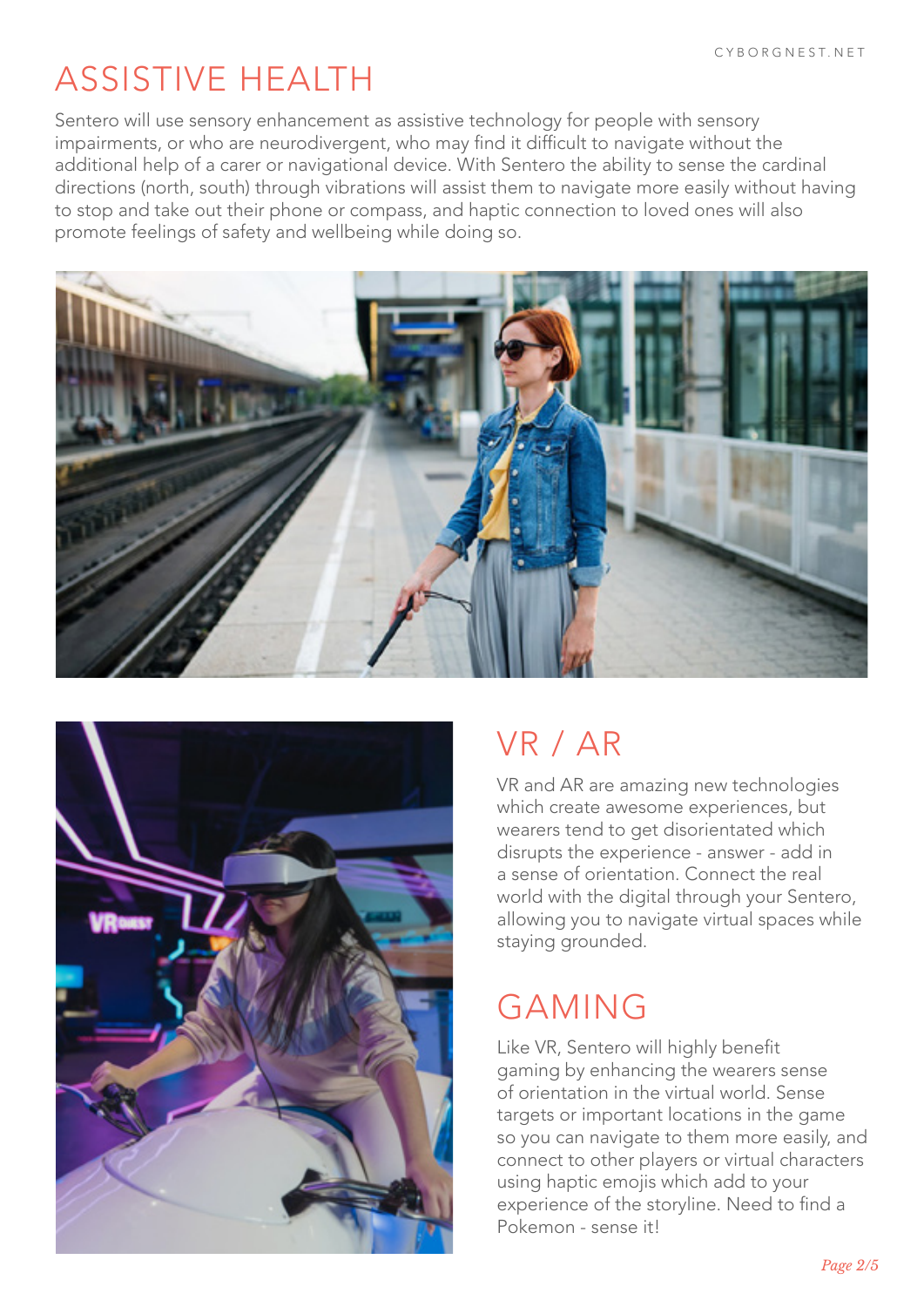

# MUSIC AND CREATIVE

The music and creative industries are all about creating new experiences based on emotions and connections, adding a layer of haptics will only intensify the experience. Imagine feeling your idols heartbeat while you watch them play live, or experience the haptic emotions of an artist while you view their artwork. Let's get creative, imagine the possibilities for completely new and unique work to be created inspired by your new sense!



# FITNESS & BRAIN TRAINING

Fitness of the body and mind is so key to our lives but with classes becoming ever more digital the sense of connection can be lost. With Sentero you will be able to feel the heartbeat of your remote trainer, use biofeedback to adjust your workout intensity and guide your breathing through meditation classes.

# SOCIAL INTERACTION

Normally we can only touch people within our arms reach, with Sentero you can extend your sensory reach to people and places anywhere in the world. With accessible travel we end up spending large amounts of time away from the people we care about, with Sentero you can stay connected always. Feel the heartbeat of your sister who moved away, or let your parents know you are doing ok at university by sending them a haptic emoji.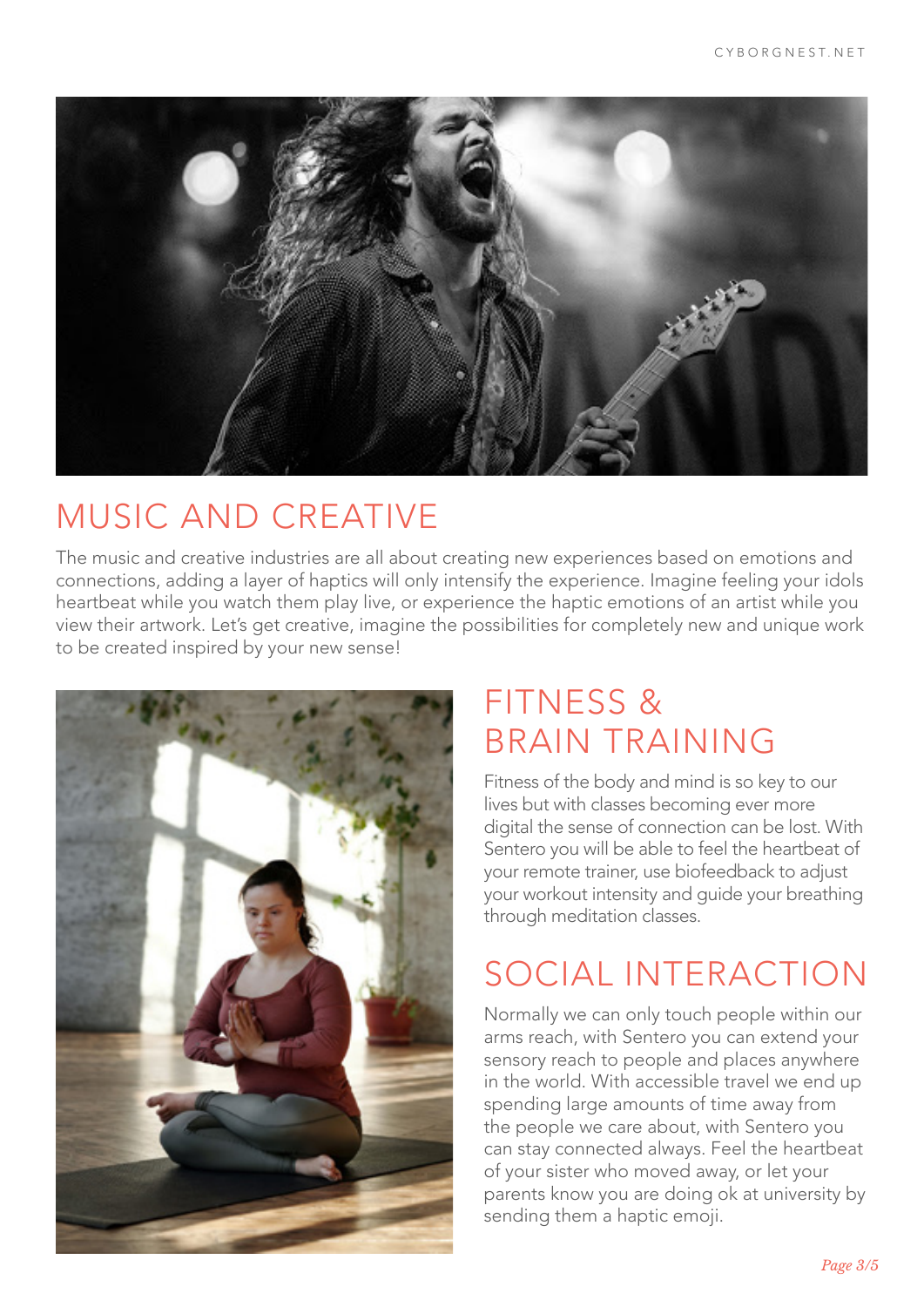## TRAVEL

When you travel to a country or city you don't want to be constantly staring at your phone to see where to go. With Sentero you can choose a destination and intuitively make your way there while leaving your eyes and ears free to experience the new wonders around you. Or if you're feeling home sick, sense your home or family to feel connected while you are far from them.





### EXTREME SPORTS

Extreme sports are a full body experience where every part of you has a dedicated function to achieve your goals - the last thing you want is to stop and check your direction. Sentero provides huge benefits for sports like sailing, mountain climbing, skiing, running and swimming, directing you while leaving you free to fully concentrate on your performance.

#### HUMAN NATURE, US ALL

Technology has given us so many new opportunities but it feels like it is taking us away from each other and closer to the actual devices. Sentero aims to change this, it is about the direct experience of the orientational information, the direct experience of your distant loved ones emotions and the direct experience of the activity you are currently doing. By enhancing humans, instead of your device, you are the one who gains a new sense of orientation and all the abilities that come with it.